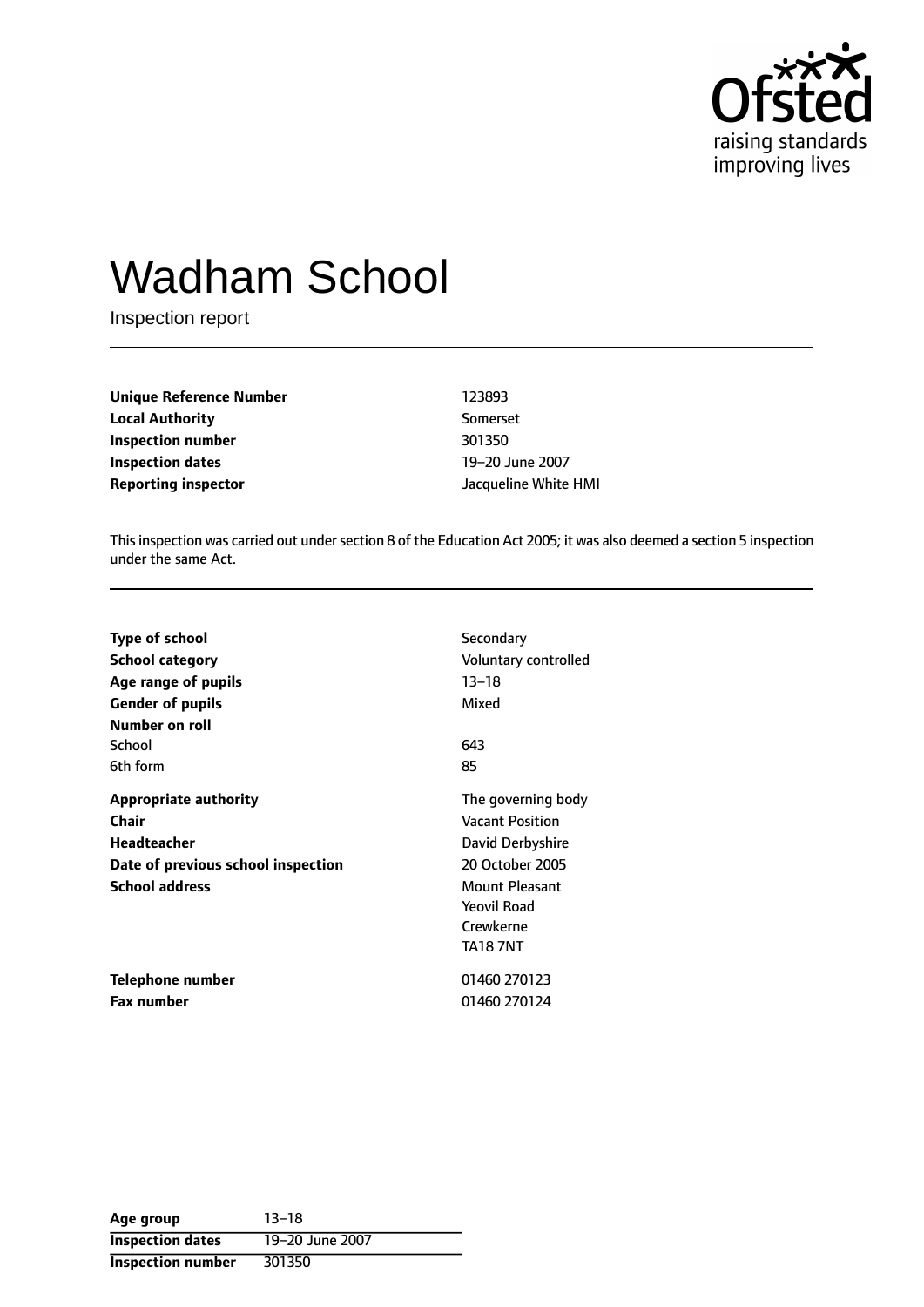.

© Crown copyright 2007

#### Website: www.ofsted.gov.uk

This document may be reproduced in whole or in part for non-commercial educational purposes, provided that the information quoted is reproduced without adaptation and the source and date of publication are stated.

Further copies of this report are obtainable from the school. Under the Education Act 2005, the school must provide a copy of this report free of charge to certain categories of people. A charge not exceeding the full cost of reproduction may be made for any other copies supplied.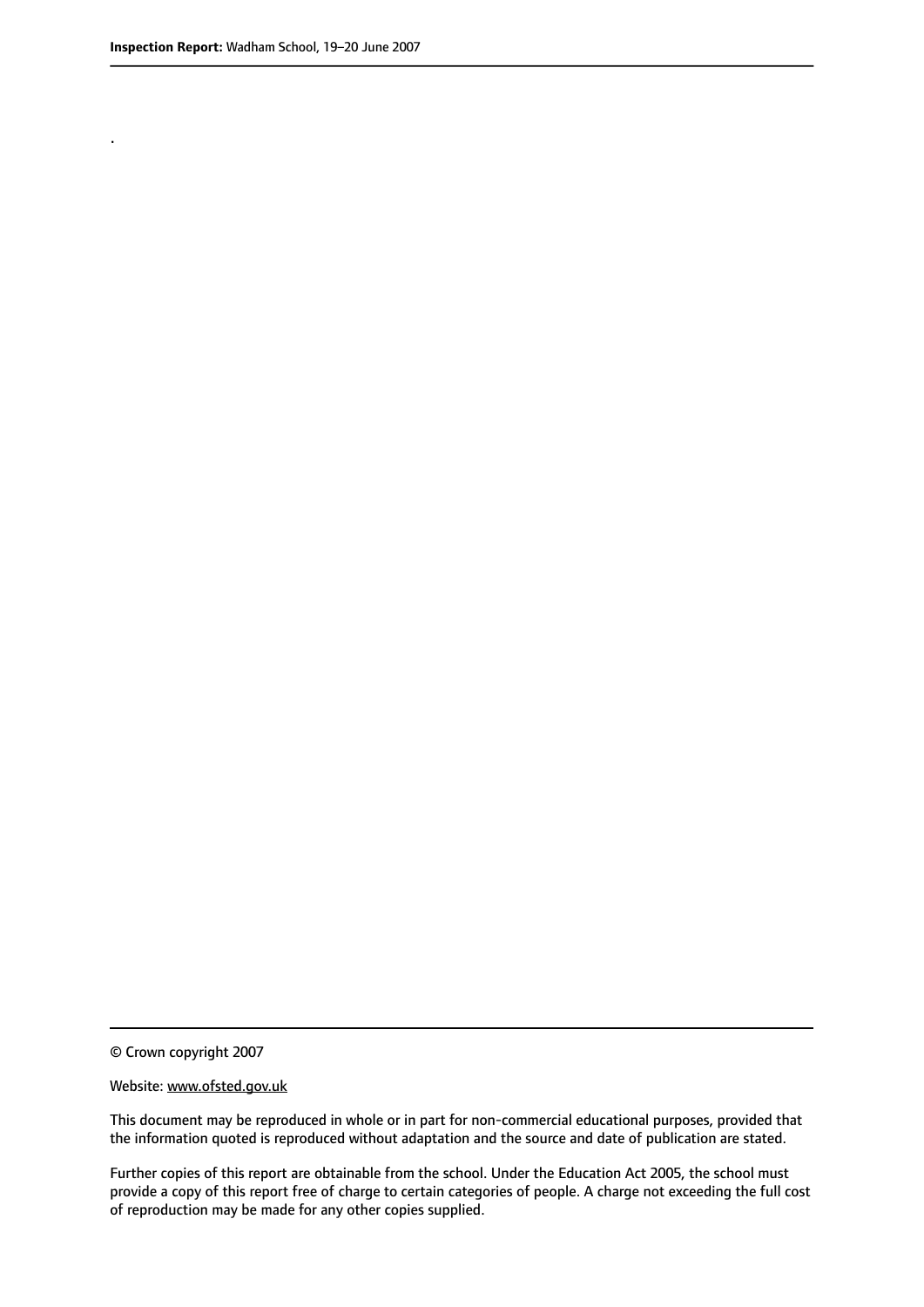# **Introduction**

The inspection was carried out by one of Her Majesty's Inspectors and two Additional Inspectors.

## **Description of the school**

This small school is the only secondary school in the market town of Crewkerne. It also serves Ilminster and the mainly rural area surrounding the two towns. The school has achieved specialist status in business and enterprise. Most students are of White British heritage and a very small minority speaks a language other than English as their first language. The number of students with learning difficulties and disabilities is well below average, as is the number with a statement of special educational needs. Very few students are eligible for free school meals.

## **Key for inspection grades**

| Grade 1 | Outstanding  |
|---------|--------------|
| Grade 2 | Good         |
| Grade 3 | Satisfactory |
| Grade 4 | Inadequate   |
|         |              |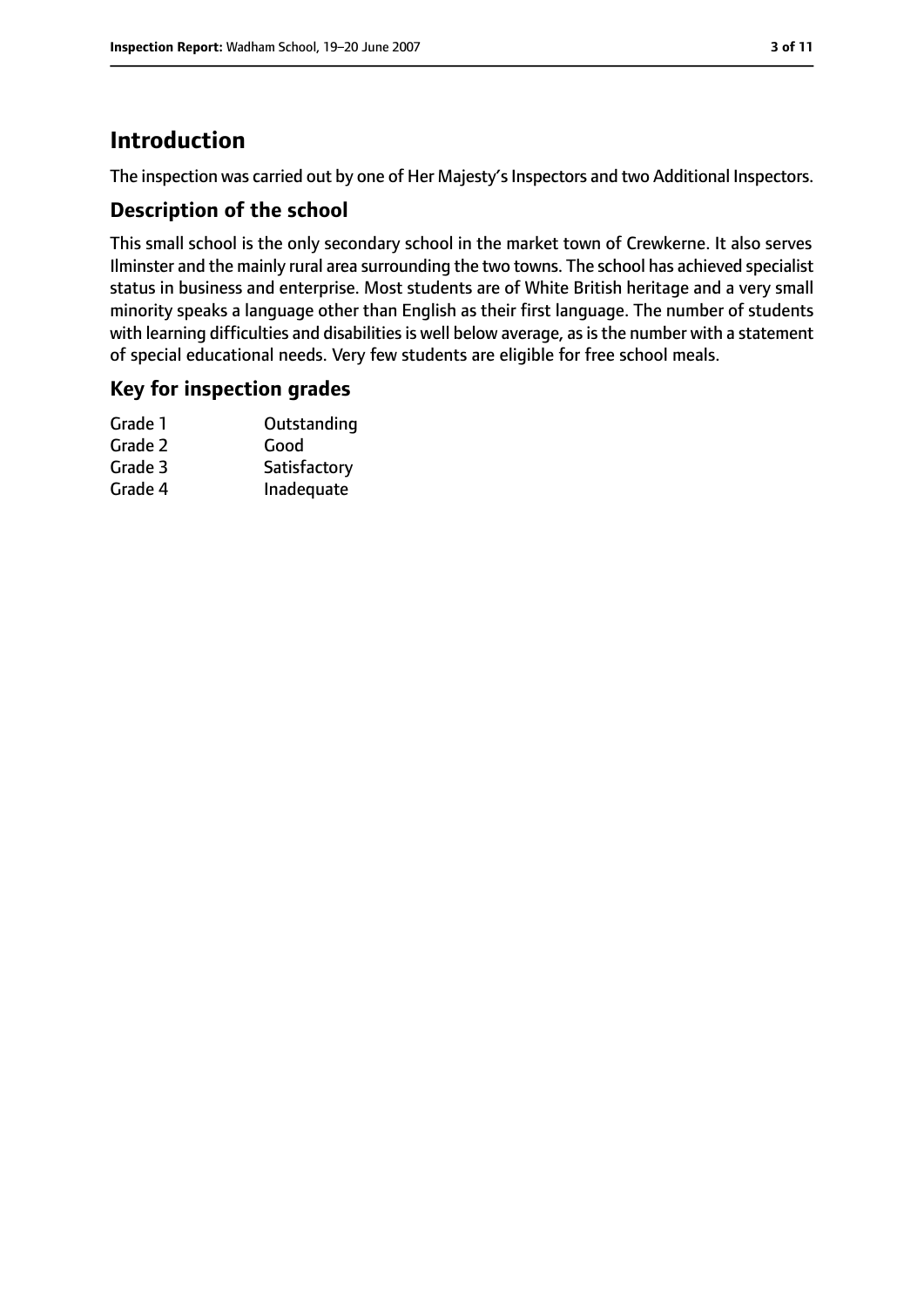# **Overall effectiveness of the school**

### **Grade: 3**

Wadham School provides a satisfactory, and improving, standard of education because outcomes for students are evaluated carefully and there is constant endeavour to raise achievement. Consequently, in accordance with section 13 (4) of the Education Act 2005, HMCI is of the opinion that the school no longer requires special measures.

Satisfactory personal development ensures most students mature as responsible citizens with a commitment to improving the community of the school. Relationships are generally positive; behaviour is satisfactory and sometimes good. Attendance has improved significantly and is now broadly in line with the national average. Students are well looked after and supported. They receive good academic guidance and most are clear about what they must do to improve their work. The good curriculum offers students a range of courses that has been extended to provide greater flexibility and choice. This is helping to motivate students and provide pathways to further education, training, and employment. Specialist status in business and enterprise is leading to some positive curricular developments.

Teaching and learning are satisfactory. Good systems for monitoring have raised the quality and teachers are continuously challenged to improve their practice. However, a small amount of teaching is still not good enough. Some lessons are over directed by teachers and do not sufficiently engage students or enable them to gain the skills to become independent learners. Students' performance is tracked within subject areas and across the curriculum, but the use of assessment within lessons is not yet consistently good. Where underachievement is identified, effective strategies are put in place to recover performance and ensure students meet their increasingly challenging targets. Standards in the school are rising and achievement is now satisfactory because students are making better progress from their starting points.

Leadership and management are satisfactory overall but strongest at senior level. The headteacher provides clear and decisive leadership. His steadfast belief in a better future has been central to overcoming the challenges faced by the school. He is well supported by an ebullient and talented senior team. Some key strengths now characterise the school, which has an accurate view of its performance based on secure evidence. Effective teamwork, including that of the governors, has created good capacity for improvement. Governors and senior leaders know the school well and identify appropriate priorities and strategies for development. They have rightly focused on developing leadership at all levels in order to drive up achievement and standards.

# **Effectiveness and efficiency of the sixth form**

### **Grade: 2**

The efficiency and effectiveness of the sixth form are good. Most students are recruited from Year 11. They make good progress to reach above average standards. Many go on to higher education. The drop out rate is low and attendance is good. Sixth formers are good role models for younger students and are making an important contribution to developing positive attitudes to learning throughout the school.

The quality of teaching is good. Teachers have good knowledge and enthusiasm for their subjects. Students are keen to learn. Strong relationships underpin good care, guidance and support. Students receive regular, detailed feedback about their personal development and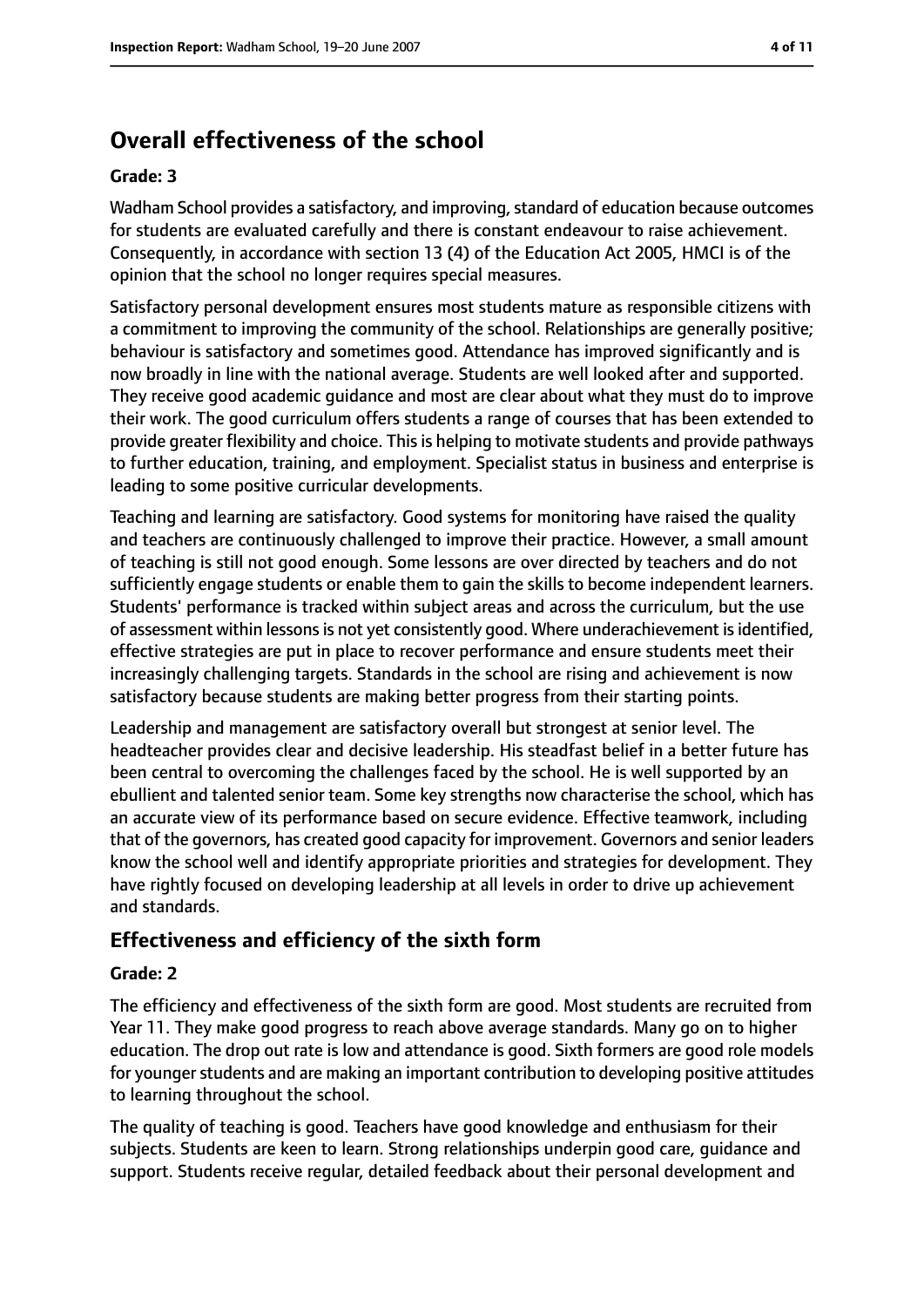academic progress. The good curriculum is being developed and the choice of courses available is being appropriately extended in collaboration with other providers.

Leadership and management are good. The newly appointed director of learning has a clear vision for developing the sixth form and a secure grasp of strengths and areas for development.

## **What the school should do to improve further**

- Ensure students achieve as well as they can in all subjects by raising the quality of all teaching to that of the best.
- Develop leadership at all levels, but particularly subject leadership.
- Increase students' motivation to learn by developing the skills that will enable them to think for themselves and learn more independently.

A small proportion of the schools whose overall effectiveness is judged satisfactory but which have areas of underperformance will receive a monitoring visit by an Ofsted inspector before their next section 5 inspection.

# **Achievement and standards**

### **Grade: 3**

#### **Grade for sixth form: 2**

Students join the school in Year 9 with standards that are broadly average. Whilst standards remained below average at the end of Year 11 in 2006, students' performance improved significantly. The school has begun to reverse the steep decline in standards that occurred between 2004 and 2005.

Students' progress is tracked regularly and systematically. Underachievement is detected early and effective intervention strategies are used to ensure students succeed in meeting their increasingly challenging targets. Assessment information indicates that Year 11 students are on track to meet a target for the number achieving five A\* to C GCSE grades that will bring standards closer to the national average. Year 10 students are also on track to achieve a target that will bring the school back in line with the current national average.

Progress in most lessons is at least satisfactory and in many it is good. Students from different backgrounds and groups achieve as well as each other, including students with learning difficulties and disabilities. Overall, students' achievement is satisfactory.

# **Personal development and well-being**

### **Grade: 3**

### **Grade for sixth form: 2**

The personal development and well-being of students are satisfactory. In lessons where teaching is good or better, attitudes are positive but in other lessons students are not so eager to learn or work hard. Overall, behaviour is satisfactory and exclusions continue to fall. Students say bullying is rare and if it does occur it is dealt with swiftly, so that they feel safe in school. All elements of students' spiritual, moral, social and cultural development are satisfactory, although students' awareness of our multicultural society is limited. Students respond well to the school's emphasis on healthy lifestyles. Many take regular exercise and most approve of the choices in lunchtime food. When given the opportunity, they take responsibility enthusiastically, as when interviewing staff for teaching posts in the school. Students appreciate the chance, through the student council, to express a point of view and know that the school will listen to their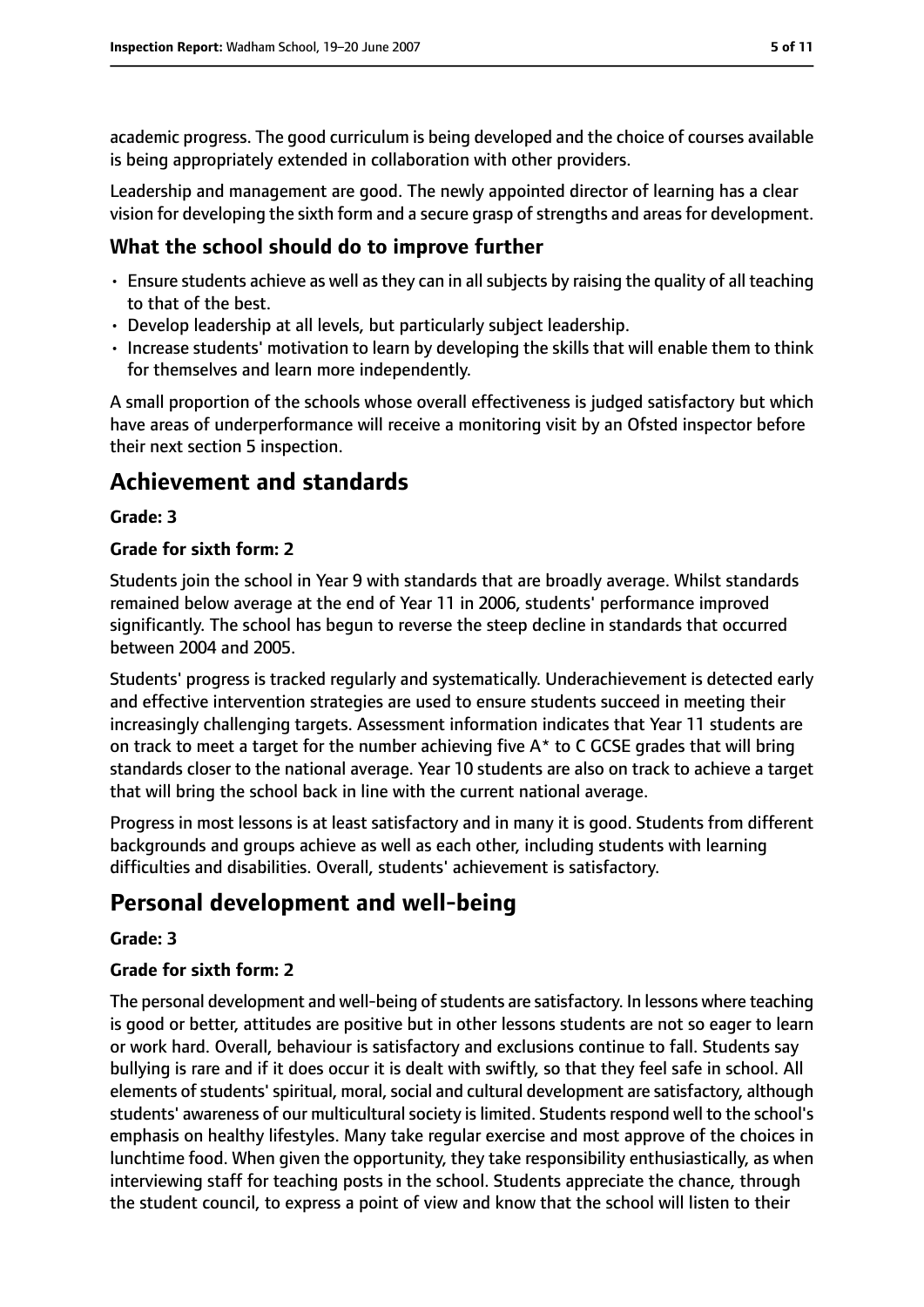concerns. Sixth form students make a valued contribution to the delivery of the personal, social and health education (PSHE) in Year 9. Older students say good opportunities for work experience and helpful careers advice prepare them well for the future. However, some students' numeracy and literacy skills are insufficiently developed by the time they leave school.

# **Quality of provision**

## **Teaching and learning**

## **Grade: 3**

## **Grade for sixth form: 2**

Teaching has improved as it has become more focused on how students learn best. Planning is generally clear with appropriate objectives. In some subjects students are now encouraged to work and learn in more varied ways. This keeps students interested, helps those who learn better by seeing and doing than by listening, and gives individuals more chance to express their own ideas. Computers and interactive whiteboards are beginning to be used more widely to present material and demonstrate key ideas visually. More teachers are using assessment techniques to evaluate learning in lessons, but this good practice is not yet shared by everyone. In particular, the ends of lessons are not always well organised. This wastes an opportunity to revisit the main ideas and for students to assess their own progress.

In a small number of lessons students make slow progress. These lessons fail to engage students in their learning and give few opportunities for them to understand how to be successful, independent learners.

## **Curriculum and other activities**

### **Grade: 2**

### **Grade for sixth form: 2**

The good curriculum meets the needs of learners well. Year 9 are offered drama and an additional language as well as all the required subjects. The range and suitability of courses on offer at Key Stage 4 are good because the school works in partnership with several providers of work-related courses. Choice and flexibility have been increased. Students entering Year 10 next term can choose an academic or a level 1 vocational route. Some students have secured places on the Young Apprentice scheme and others have a personalised mix of work experience, vocational and academic courses.

A wide variety of after school clubs and activities enriches the curriculum and develops students' talents, aptitudes and interests beyond the classroom. There is a good range of sporting and musical activities out of school hours which are popular and involve large numbers of students. Many students compete for places on the teams representing the school in public speaking, outward bound activities and cookery. The school has a limited range of visits and visitors, but has organised some ambitious historical trips to China and other countries.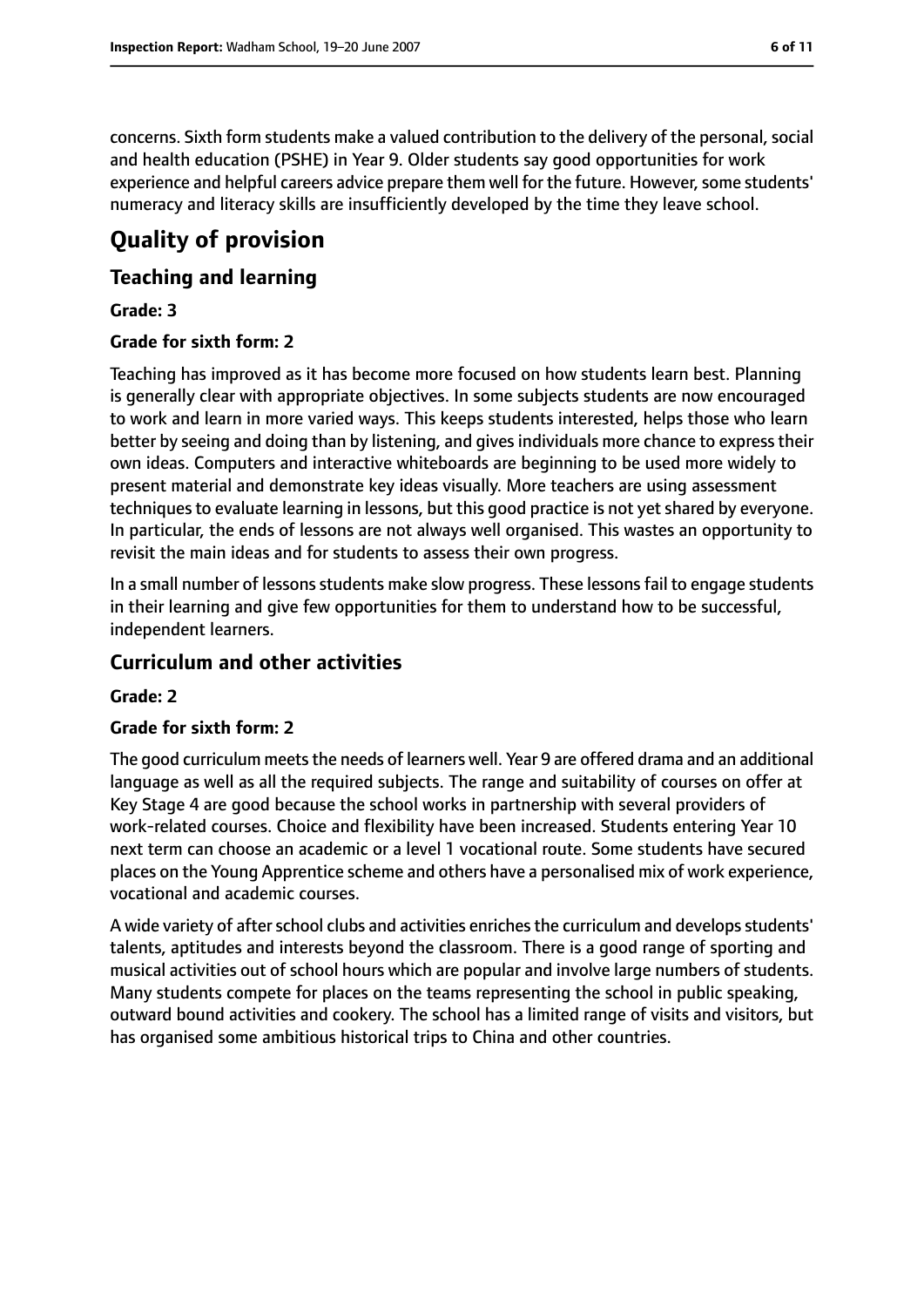# **Care, guidance and support**

## **Grade: 2**

## **Grade for sixth form: 2**

The quality of care, guidance and support is good. Students say staff are approachable and willing to give time to dealing with personal or academic problems. Safeguarding procedures are well documented and meet requirements. Child protection arrangements are robust.

The school tracks students' progress carefully and supports students effectively if there are any concerns. Most students know how well they are achieving in the various subjects and what they need to do to improve. The 'return to learning unit' and teaching assistants in the classroom offer good support to students with learning difficulties and disabilities. Their needs are reviewed frequently in conjunction with family members and, where necessary, outside agencies. Students are well supported in making decisions about the next stage of their education, training or employment.

# **Leadership and management**

**Grade: 3**

### **Grade for sixth form: 2**

Leadership and management are satisfactory overall. The headteacher and senior team provide good leadership. They give clear direction to the work of the school and have developed a shared vision for success amongst staff and students. The new management structure is focusing leaders at all levels on learning and their accountability for students' achievement. The school has made good progress since its previous inspection because senior leaders play an effective role in monitoring and evaluating the work of the school. Good monitoring systems link well to the improvement planning process to ensure the right priorities are identified.

Most subject teams evaluate their work well. However, the school is aware that this is not always the case and that sharing the characteristics of good subject leadership is a key to improving the consistency of teaching and thus eradicating the variation in students' performance across subjects. There are high expectations of all staff supported by an appropriately tailored programme of training.

Governors know the school well and hold it to account for its performance. They play a strategic role in development and take an active part in monitoring the school improvement plan.

Improvement since the last inspection is good. Students' achievement has improved significantly; the proportion of good teaching is increasing, leadership is strongly focused on students' progress, and the developing curriculum is increasingly responsive to the needs of students and the wider community. The school is now well placed to continue improving. It knows where it is going and it knows how to get there.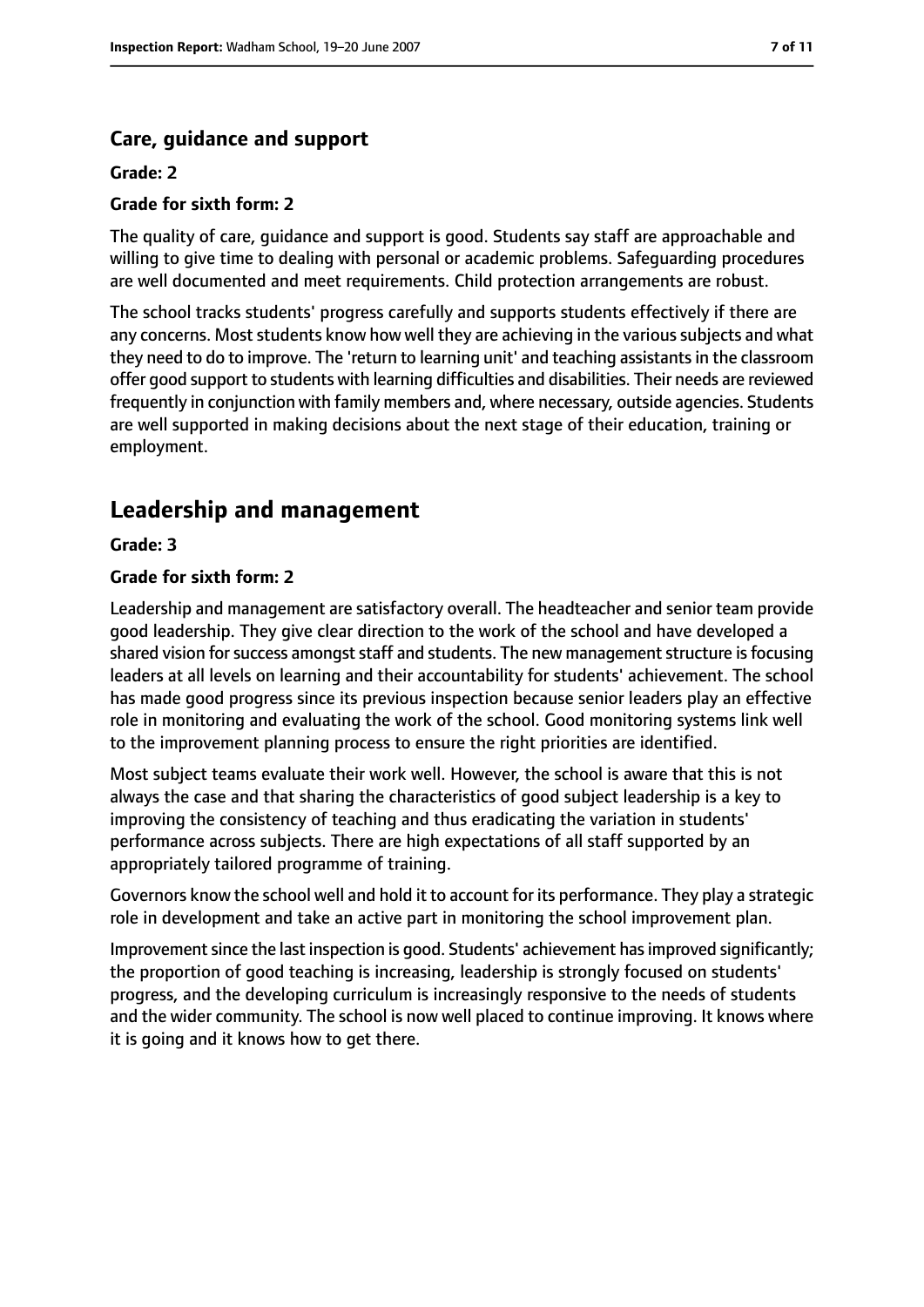**Any complaints about the inspection or the report should be made following the procedures set out in the guidance 'Complaints about school inspection', which is available from Ofsted's website: www.ofsted.gov.uk.**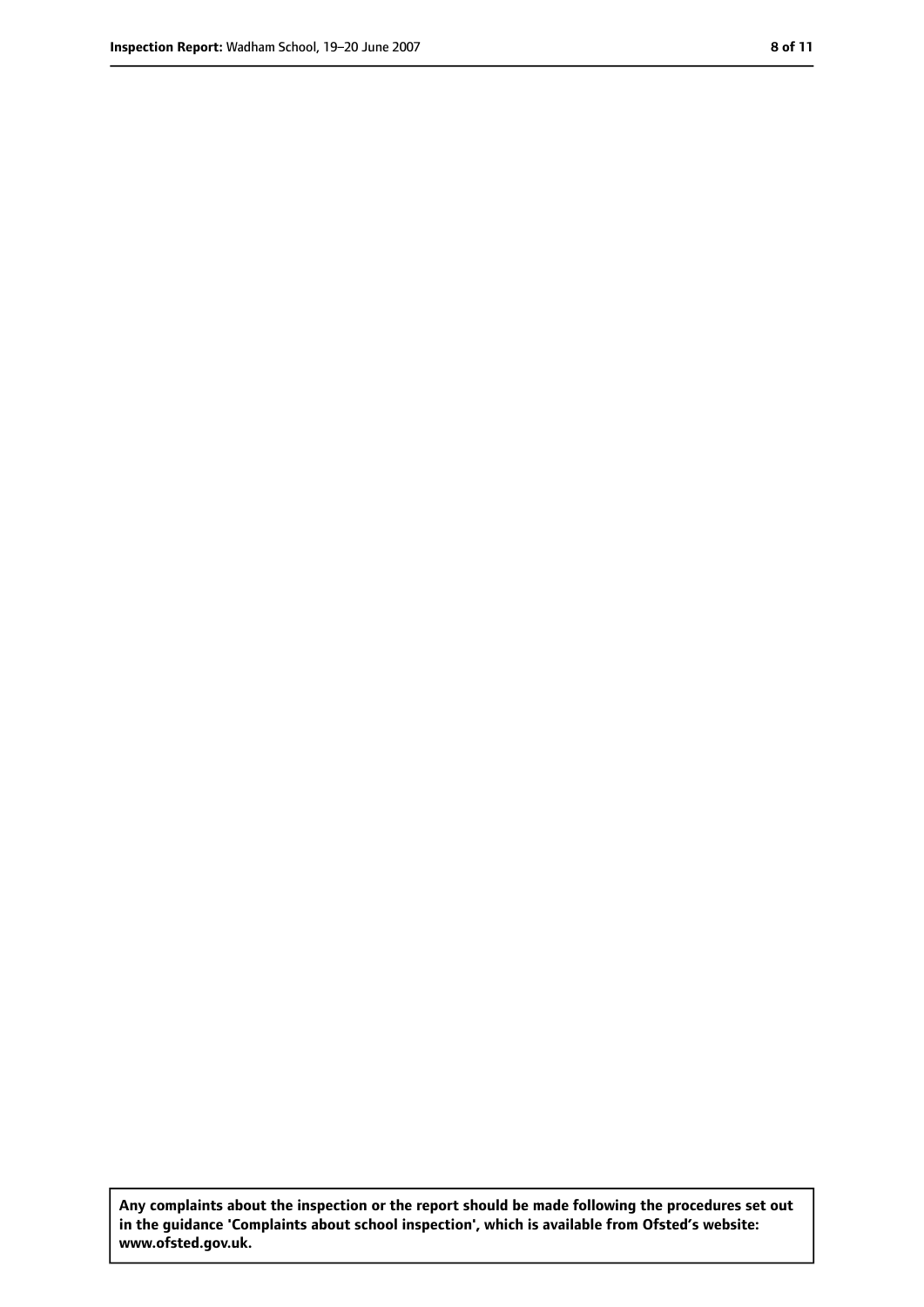#### **Annex A**

# **Inspection judgements**

| Key to judgements: grade 1 is outstanding, grade 2 good, grade 3 satisfactory, $\vert$ | School         | $16-19$ |
|----------------------------------------------------------------------------------------|----------------|---------|
| and arade 4 inadeauate                                                                 | <b>Overall</b> |         |

# **Overall effectiveness**

| How effective, efficient and inclusive is the provision of<br>education, integrated care and any extended services in meeting<br>the needs of learners? |     |     |
|---------------------------------------------------------------------------------------------------------------------------------------------------------|-----|-----|
| How well does the school work in partnership with others to<br>promote learners' well-being?                                                            |     |     |
| The effectiveness of the school's self-evaluation                                                                                                       |     |     |
| The capacity to make any necessary improvements                                                                                                         |     |     |
| Effective steps have been taken to promote improvement since<br>the last inspection                                                                     | Yes | Yes |

# **Achievement and standards**

| How well do learners achieve?                                                                               |  |
|-------------------------------------------------------------------------------------------------------------|--|
| The standards <sup>1</sup> reached by learners                                                              |  |
| How well learners make progress, taking account of any significant<br>variations between groups of learners |  |
| How well learners with learning difficulties and disabilities make<br>progress                              |  |

# **Personal development and well-being**

| How good is the overall personal development and<br>well-being of the learners?                                  |  |
|------------------------------------------------------------------------------------------------------------------|--|
| The extent of learners' spiritual, moral, social and cultural<br>development                                     |  |
| The behaviour of learners                                                                                        |  |
| The attendance of learners                                                                                       |  |
| How well learners enjoy their education                                                                          |  |
| The extent to which learners adopt safe practices                                                                |  |
| The extent to which learners adopt healthy lifestyles                                                            |  |
| The extent to which learners make a positive contribution to<br>the community                                    |  |
| How well learners develop workplace and other skills that will<br>contribute to their future economic well-being |  |

# **The quality of provision**

| How effective are teaching and learning in meeting the<br>full range of the learners' needs?          |  |
|-------------------------------------------------------------------------------------------------------|--|
| How well do the curriculum and other activities meet the<br>range of needs and interests of learners? |  |
| How well are learners cared for, guided and supported?                                                |  |

 $^1$  Grade 1 - Exceptionally and consistently high; Grade 2 - Generally above average with none significantly below average; Grade 3 - Broadly average to below average; Grade 4 - Exceptionally low.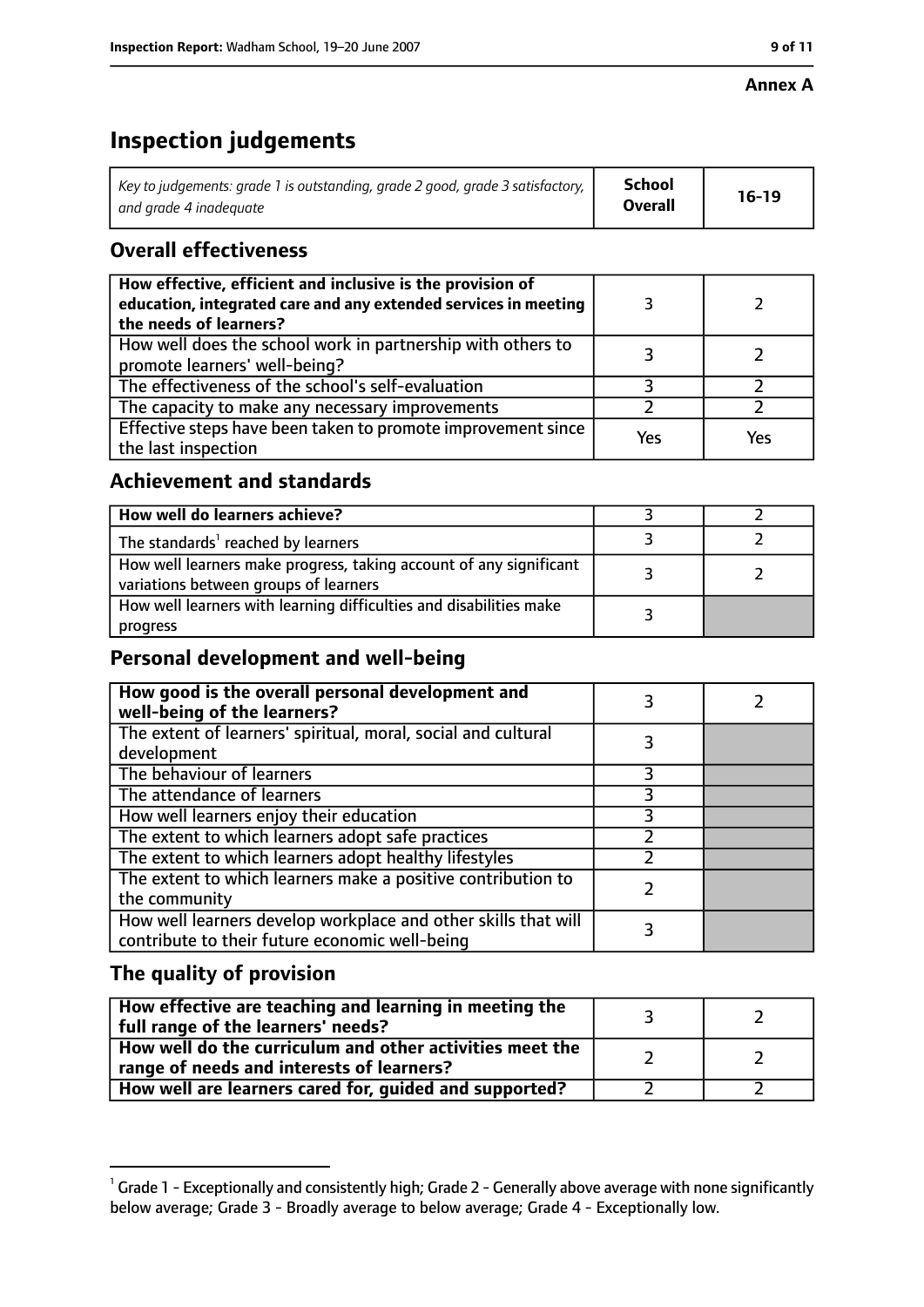#### **Annex A**

# **Leadership and management**

| How effective are leadership and management in raising<br>achievement and supporting all learners?                                                 |           |            |
|----------------------------------------------------------------------------------------------------------------------------------------------------|-----------|------------|
| How effectively leaders and managers at all levels set clear<br>direction leading to improvement and promote high quality of<br>care and education | 3         |            |
| How effectively performance is monitored, evaluated and<br>improved to meet challenging targets                                                    | 3         |            |
| How well equality of opportunity is promoted and discrimination<br>tackled so that all learners achieve as well as they can                        | 3         |            |
| How effectively and efficiently resources, including staff, are<br>deployed to achieve value for money                                             | 3         |            |
| The extent to which governors and other supervisory boards<br>discharge their responsibilities                                                     | 3         |            |
| Do procedures for safequarding learners meet current<br>qovernment requirements?                                                                   | Yes       | <b>Yes</b> |
| Does this school require special measures?                                                                                                         | No        |            |
| Does this school require a notice to improve?                                                                                                      | <b>No</b> |            |